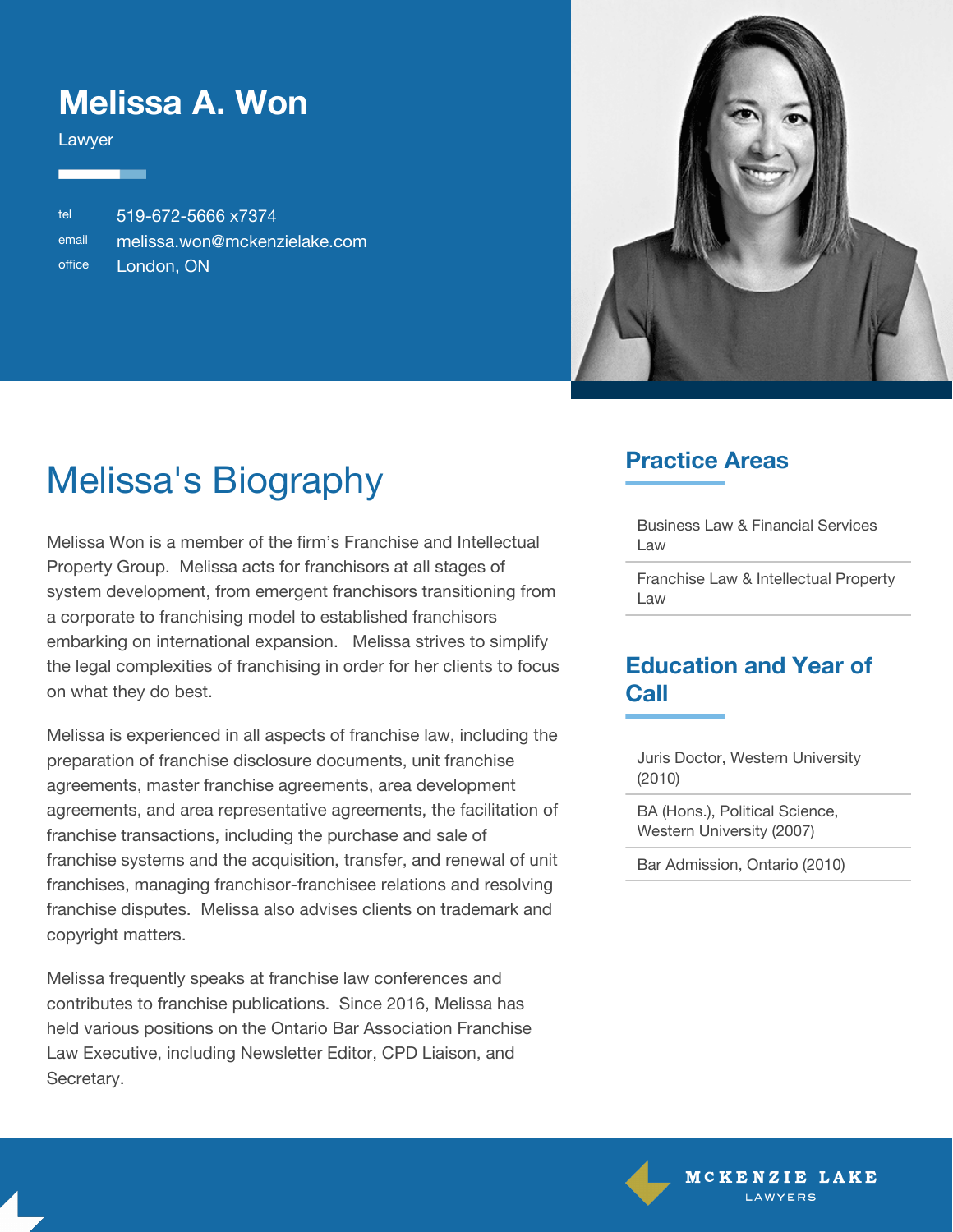Outside of the office, you can find Melissa at a concert, trying out a new recipe, skiing or cycling (depending on the season).

## Professional Associations

- Secretary, Franchise Law Section Executive, Ontario Bar Association (September 2020 – June 2021)
- CPD Liaison, Franchise Law Section Executive, Ontario Bar Association (September 2019 – June 2020)
- Member-At-Large, Franchise Law Section Executive, Ontario Bar Association (September 2018 – June 2019)
- Newsletter Editor, Franchise Law Section Executive, Ontario Bar Association (September 2016 – June 2018)
- Member, Canadian Bar Association (September 2011 Present)
- Member, Law Society of Ontario (September 2011 Present)
- Member, Middlesex Law Association (September 2011 -Present)
- Member, Canadian Franchise Association
- Associate Member, American Bar Association Forum on Franchising

### Honours & Awards

- Who's Who Legal: Recognized in 2020 as Thought Leader: Franchise Law
- Named Franchise Times "Legal Eagle" Class of 2020 ([https://www.franchisetimes.com/pdf/2020/2020-Legal-Ea](https://www.franchisetimes.com/pdf/2020/2020-Legal-Eagles.pdf) [gles.pdf\)](https://www.franchisetimes.com/pdf/2020/2020-Legal-Eagles.pdf)
- [Best Lawyers in Canada 2021](https://www.bestlawyers.com/lawyers/melissa-won/285378): Recognized in Franchise Law





**Melissa A. Won** Lawyer